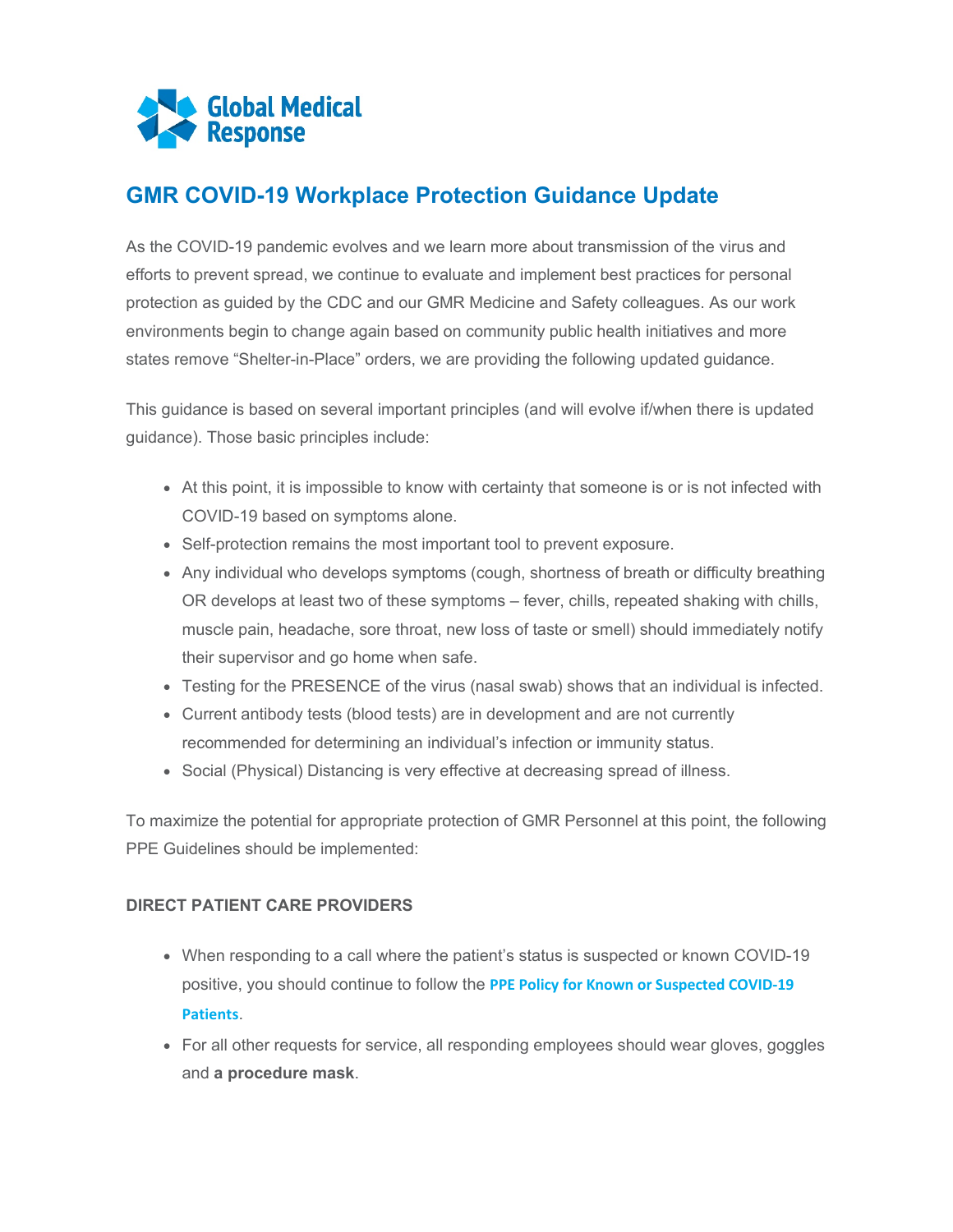- When not on calls, wear a surgical mask and maintain appropriate Social (Physical) Distancing as you are moving within the community between calls. We understand normal operations of air, ground, fire responses require crew members/partners to be closely working together less than the standard Social (Physical) Distancing guidelines.
- Caregiver operations personnel will also continue the guidelines to disinfect ambulances and equipment after all patient transports.

## **OFFICE LOCATIONS ATTACHED TO CLINICAL OPERATIONS**

- Employees that do not need to work out of the Operation's offices should remain working from home.
- Personnel who are located at operations and dispatch locations should wear cloth or surgical masks and maintain appropriate Social (Physical) Distancing at all times on campus. This includes Mechanics, VST's, clinical and human resources staff.
- Operations should also continue appropriate facility cleaning and disinfecting guidelines.

## **OFFICE LOCATIONS NOT ATTACHED TO CLINICAL OPERATIONS**

- Support offices that are not co-located with caregiver locations should continue as you have been (whether from home or occasionally to the office) until other timelines or guidance is provided for those specific facilities.
- A cross-functional committee has been established to review every aspect of creating safe work environments for all of our employees as they establish timelines and guidelines for returning to offices.
- The committee is reviewing safety protocols and procedures, the readiness of our physical environments and remote work policies and effectiveness.
- When we are ready to return employees back into the office, we will provide at least two weeks' notice, along with specific information on how you can work safely in the office. We will provide our next update on June 1.

There may be circumstances when these guidelines will be modified based on specific situations. We continue to monitor the science and guidelines on a daily basis.

Our highest priority is the safety of our crews, team members and our patients. Please contact your Safety and Risk manager if you have questions about this or any of the guidelines.

We're grateful for all your efforts during this challenging time. Above everything else, please keep yourselves, your colleagues, your family and our patients safe.